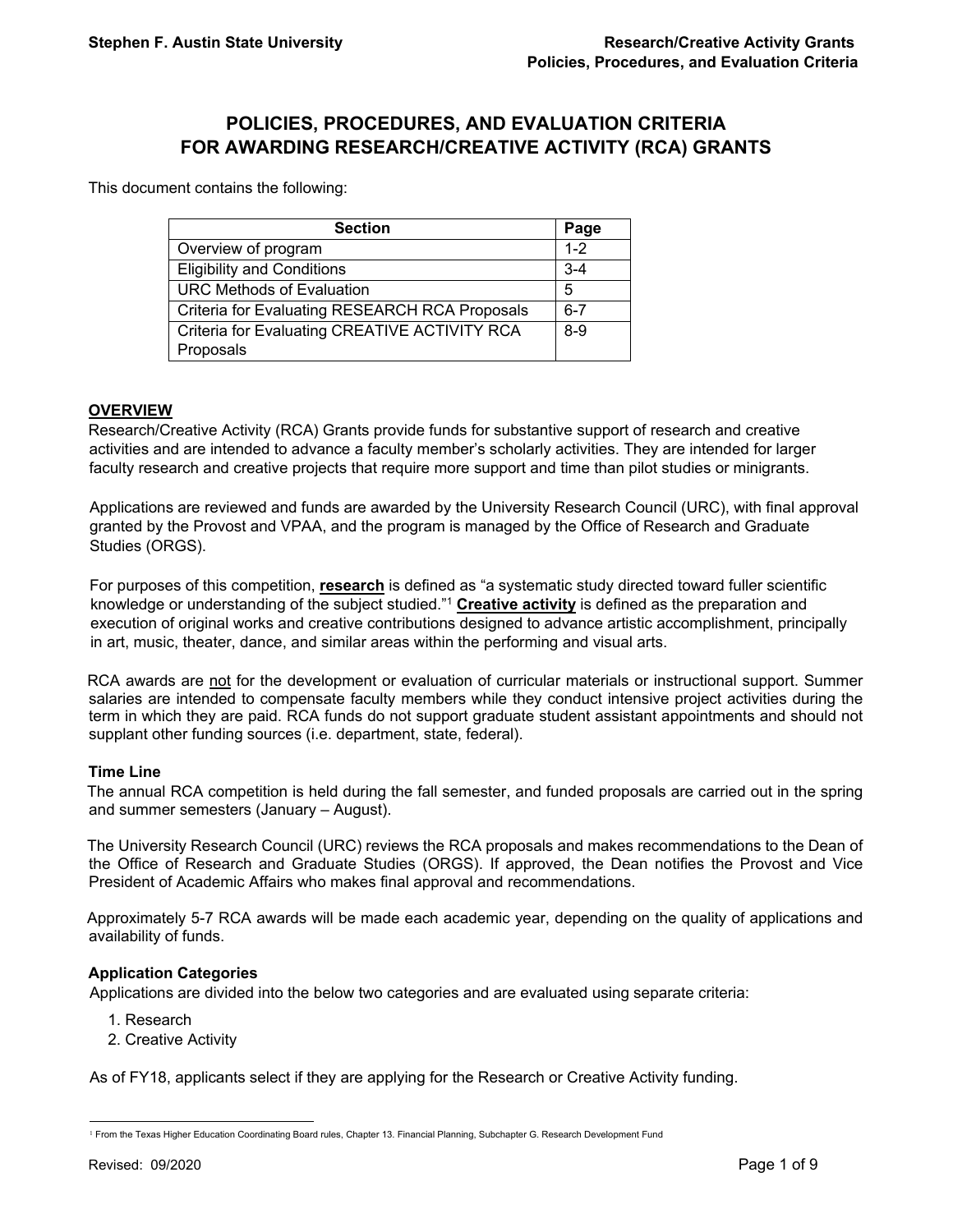# **Allowable Costs**

In addition to faculty 6-week summer salary\*, funding up to \$10,000 is allowable for the following purposes:

- Supplies and materials
- Hourly wages and benefits for student assistants
- Wages and benefits to other staff to assist in the project
- Non-capital equipment (a single item less than \$5,000; See the SFASU Property Manual for definitions and examples)
- Expendable materials, supplies, chemicals/reagents
- Travel to collect data (travel to conferences is not allowed nor is student travel)
- Contractual expenses (i.e. translator, sample analysis, etc.).

\*If a co-investigator is named on the project, there are three possibilities for salary:

- a. Neither PI or Co-PI receive summer salary;
- b. Either the PI or the Co-PI receive summer salary; or
- c. Both the PI and the Co-PI receive 50% of a full-time 6-week summer salary.

**Unallowable Costs**: Activities/items that are never eligible for RCA support, regardless of worthiness, include:

- Development or evaluation of curricular materials or instructional support
- Non-faculty requests (students or staff), or requests from lecturers, adjunct or visiting faculty; Professional or support staff salaries
- Personal computers, printers, and portable communication devices (upgrades or software will be considered if directly related to research activities; laptops or computers required for field or advanced computational work may be considered with adequate justification)
- Materials for routine use in academic courses
- Professional development activities, including speaker fees
- Program development, curriculum development, or related evaluation activities
- Support for faculty dissertations or student theses and dissertations
- Salary for research assistantships/graduate student appointments
- University limitations on the use of the funds (e.g., non-per diem food, door prizes, gifts, participant support).

In addition, requested funds should not supplant other funding sources (i.e. department, state, federal).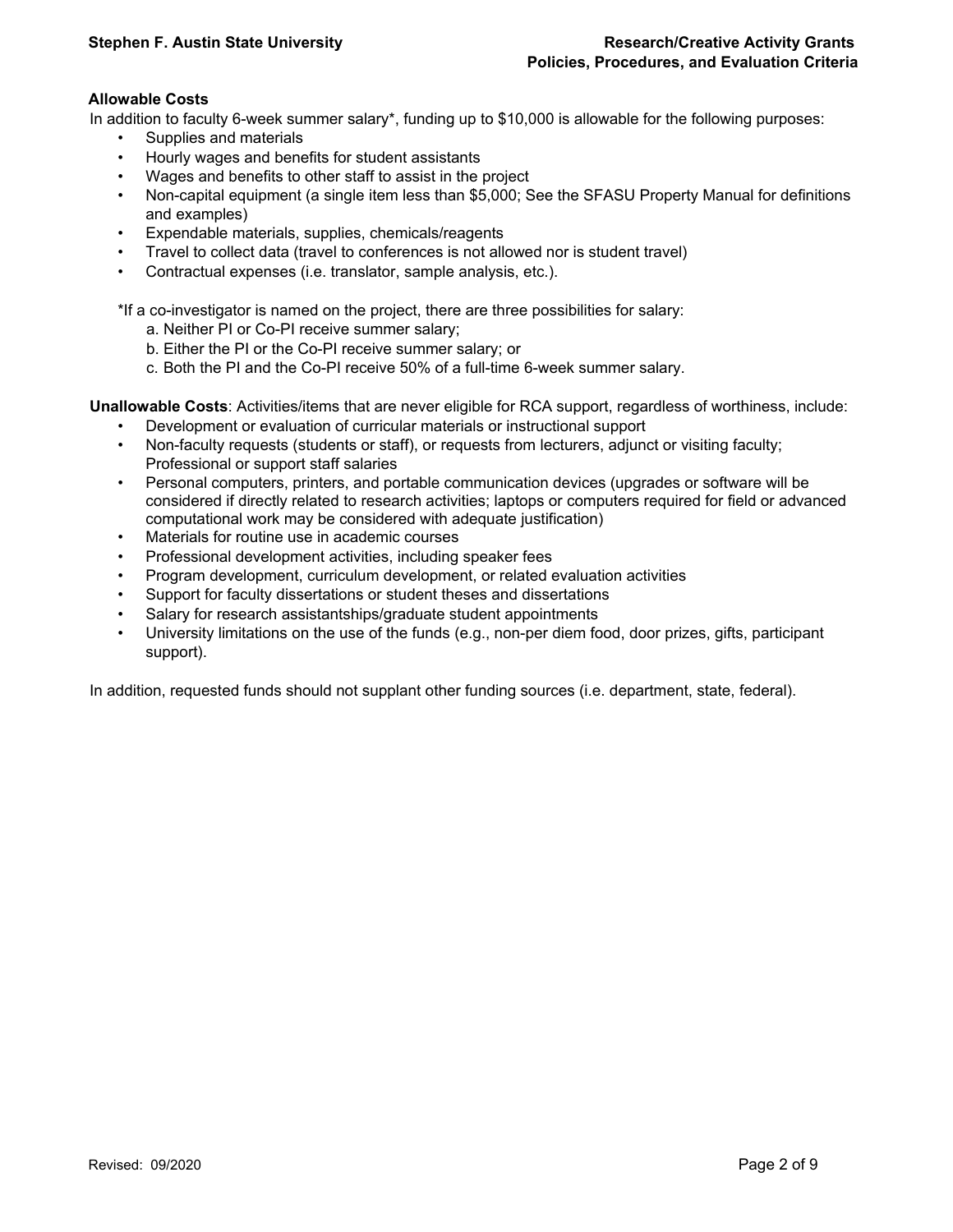## **Eligibility and Conditions**

- 1. Individuals with a full-time, tenure-track academic appointment detailed in SFASU policy 8.11 are eligible to apply for the RCA Grant. These are: Professor, Associate Professor, Assistant Professor, Instructor, and Librarian I-IV. Non-tenure track faculty are not eligible.
- 2. RCAs will not be awarded for the purpose of obtaining an advanced academic degree and cannot be used to fund student theses or dissertations. This does not preclude the use of RCA funds to hire students at an hourly rate to assist faculty members with their research or creative endeavors.
- 3. Limitations:
	- Applicants are limited to one competitive award (RCA, RGD, RPS) per fiscal year.
	- Individuals cannot receive a competitive award (RCA, RGD or RPS) during the same semester(s) that they are on faculty development leave or sabbatical.
	- Individuals cannot receive a Project Support award at the same time as an RGD or RPS award.
	- Individuals who receive an RCA cannot receive a Travel Support or Project Support Minigrant award during the summer period when RCA work is being done.
	- The recipient of an RCA in a given year is ineligible to apply for a new RCA the following year.
- 4. New researchers or faculty members who have not utilized the Research Enhancement Grant Program in the past are encouraged to apply and may receive bonus points if they meet the criteria listed under the Criteria sections for each type of proposal.
- 5. RCAs should be considered seed money and are not intended to support the continuation of research funded from external awards or continuation projects from internal awards (pre-existing awards with a continuing theme), including previous awards from the Research Enhancement Program.

If applicable, a faculty member who previously received Research Enhancement funding should justify in the proposal why another internal award is warranted (rather than applying for external funds). To be competitive, the research or creative proposals should target new and/or innovative areas, or propose innovative approaches to the research or creative activity. Initial research or creative activities to enhance external funding proposals is encouraged.

- 6. For resubmission of a previously unsuccessful RCA application, a faculty member should describe clearly in an addendum to the proposal how the URC's comments from the previous competition were incorporated into the revised proposal.
- 7. RCA funds may not be used to pay for research or creative activities or equipment that are, or have been, supported with funds from an external sponsor or from university resources (i.e. they cannot be used to supplant).
- 8. Individuals who have access to research funds from other sources are encouraged to exhaust all alternative funding pathways prior to applying for an RCA.
- 9. An RCA recipient must follow all local, state, and federal regulations and SFASU policies and procedures applicable to the award.
- 10. Research or creative activity proposals selected for funding that involve the use of human subjects, laboratory animals, or hazardous materials must be accompanied by a memorandum of approval from the chair of the appropriate university committee prior to award. These committees are: Institutional Review Board for the Protection of Human Subjects (IRB), Institutional Animal Care and Use Committee (IACUC), Environmental Safety and Health/Radiation Committee, Biosafety Committee, and Public Health Committee.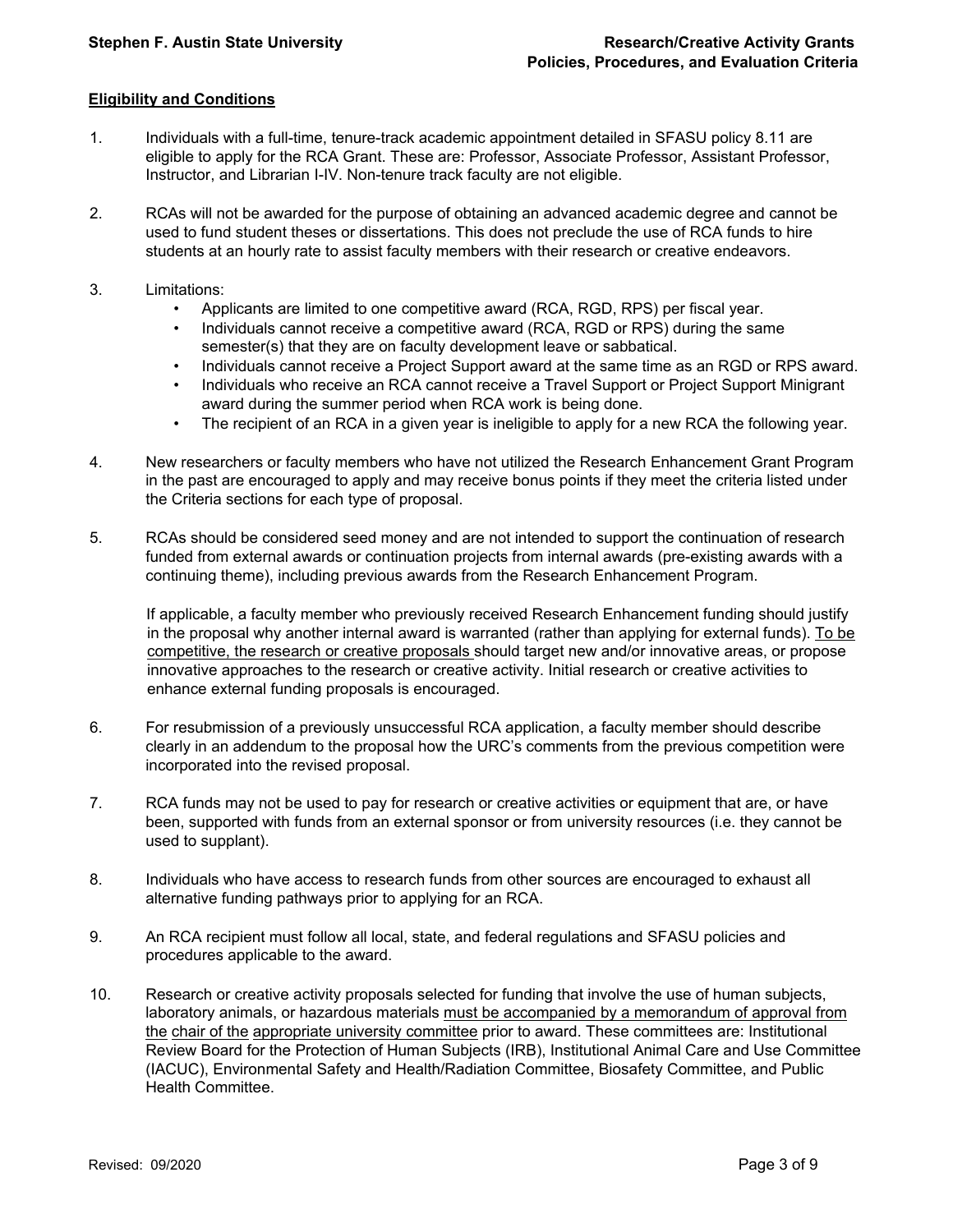- 11. An RCA recipient must attend a brief orientation session with ORGS staff to review the terms of the grant and to provide an opportunity for the faculty member to ask questions about use of funds, grant accounts, and grant management.
- 12. An RCA recipient must provide progress and final reports about the project as required ORGS. The final report must consist of a 3-5 page (single or double-spaced) report that includes a description of project activities and outcomes for each project objective, as well as a 200-word abstract of the research findings or creative outcomes suitable for posting on the ORGS web site.

These reports allow the URC and ORGS to ensure the funds were spent appropriately. In addition, these reports are used to provide summaries to others concerning effective use of the funds and the continued need for funding.

- 13. The project should result in appropriate outcomes. For research projects, this includes faculty publications, grant applications, or other form of scholarly advancement. For creative activity projects, this includes exhibitions, performances, concerts, or other appropriate venues.
- 14. Any publication, presentation, or exhibition resulting from an RCA award shall include the following acknowledgement:

"The project was conducted under a Stephen F. Austin State University Faculty Research/Creative Activity Grant."

Awardees are encouraged to provide ORGS with copies of publications, DVDs, or other appropriate media that constitute documentation of a published work or exhibition.

Awardees are also encouraged to submit publications to the Center for Digital Scholarships at the Steen Library for submission as a research project in the university's digital archive *ScholarWorks*.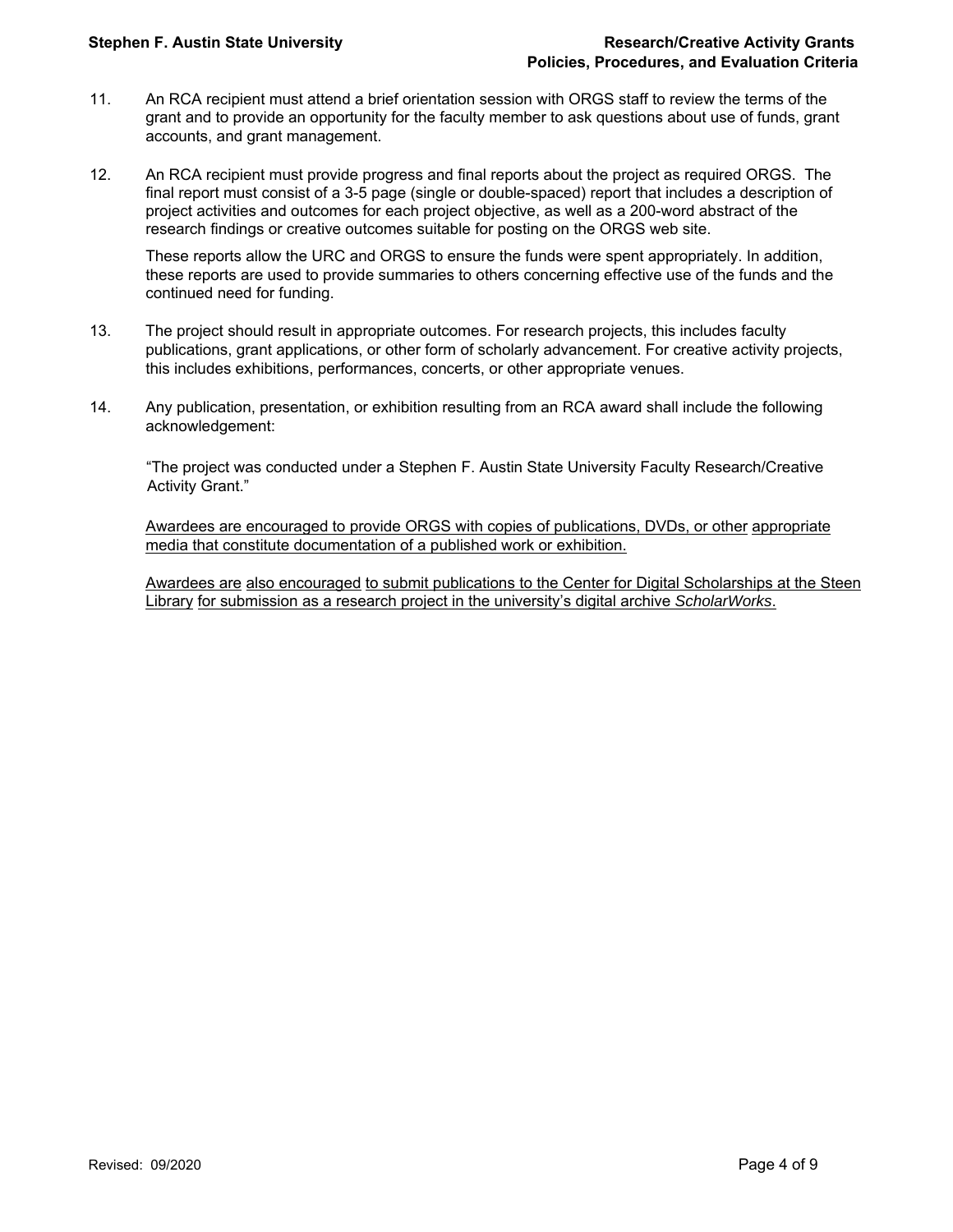# **URC METHODS OF EVAULATION**

Because grant proposals are often improved as a result of internal peer review, the URC strongly recommends that departments and colleges establish peer review procedures. The procedures should be completed in time for the applicant to make revisions prior to the final deadline for proposal submission.

#### **A. Discussion of Proposals**

Discussion of RCA proposals will be done through at least two meetings.

- 1. In preparation for the first review meeting, URC members should read the proposals and prepare preliminary reviews of proposals including a list of clarifying questions, as applicable.
- 2. In the first review meeting, each proposal will be discussed so that any clarifications and explanations can be made by URC members, and summary comments can be collected on all proposals. Both quantitative and qualitative methods will be used.
- 3. If, after preliminary discussion of a proposal, there are unresolved questions, the URC Chair will contact the applicant and obtain answers to the URC members' questions. As applicable, the URC will then briefly discuss the proposal again with this input from the URC Chair.
- 4. For the final review meeting, the URC Chair will compile the preliminary comments and recommendation levels for each proposal in addition to assembling any other measures requested by the URC members (such as averages scores, ranking, etc.).

During the final review meeting, the URC will discuss the above measures in addition to the relative merits of each proposal to determine which proposals to recommend for funding. The URC Chair will compile the final scoring and individual reviews upon completion of this final meeting.

#### **B. Funding Recommendations of Proposals**

1. After discussion, the voting members of the URC will formulate a funding recommendation that will be adopted if a simple majority of the URC is in favor of the recommendation. Discussion will continue until a consensus of the URC is reached.

The recommendations fall into the following areas:

- Fund as submitted.
- Fund with revisions.
- Not recommended for funding, but has merit. Recommend resubmission with revisions in a future competition.
- Not recommended for funding.
- 2. The URC Chair submits the Council's recommendations to the Dean of ORGS who submits for final approval to the Provost/VPAA, and then to ORGS to begin preparing award materials.
- 3. The URC Chair will provide summary comments to the applicant upon request.
- 4. All funded and not-funded notifications are completed according to the internal ORGS Research Enhancement Procedures Manual.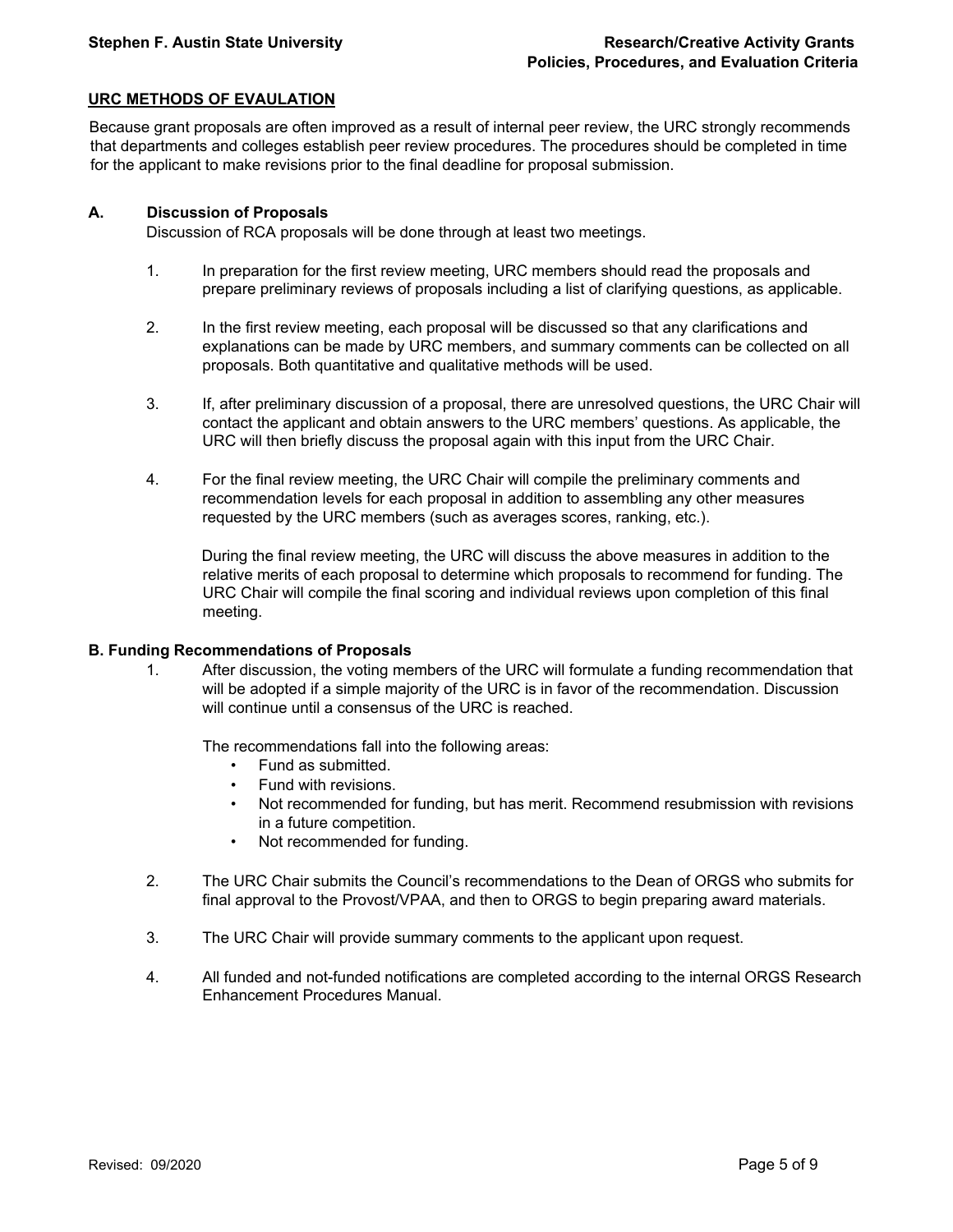# **Criteria for Evaluating RESEARCH RCA Proposals**

The URC will evaluate **Research** RCA proposals based on the criteria listed below. The written proposal should clearly meet the evaluation criteria to receive a competitive score. The faculty member may discuss his/her proposal and the evaluation criteria with a member of the Council before the final written proposal is submitted to the respective Dean.

The lists given below are intended to provide guidance on the meaning of each section and should not be considered exhaustive or adhered to as entirely prescriptive.

#### **A. Significance of the Proposal (30 points)**

- 1. The proposed project should improve the faculty member's knowledge and increase his/her ability to conduct more research in the area of interest or to create further artistic work in the area of interest.
- 2. The new knowledge gained from the project should be significant to the faculty member's academic discipline. The project should require the use of knowledge and skills usually possessed only by those having terminal degrees in the field.
- 3. The originality of the research or creative activity often determines its success and recognition. As a result, the project should possess unique characteristics in comparison to similar projects.
- 4. Once the project is completed, similar projects in the same discipline should follow. In some cases, it may be possible to obtain grant money from outside sources for further research. Such success enhances the University's prestige, provides a better learning environment for its students, and enables the University to better the community at large.
- 5. Applicants should show how they plan to disseminate the results of the RCA through presentations at professional meetings and/or publications in refereed journals. The project should be designed to lead to further study or an exhibition.

# **B. Proposed Approach (25 points)**

- 1. The proposal should outline the objectives or specific aims, methodology, plan of operation/activities, expected outcomes, proposed evaluation, and plans for future dissemination.
- 2. The proposal should clearly describe the proposed procedures. The applicant should provide evidence that other professionals within the field will find the procedures acceptable.
- 3. The proposal's objectives should be clear, concise, and understandable to the Council members, who may not be specialists in the discipline.
- 4. The written proposal should follow the prescribed format as described in the  *"Research/Creative Activity (RCA) Grant Application Instructions"* (separate document).
- 5. The applicant must demonstrate knowledge of research or knowledge of existing art/performances within the area of interest by discussing the research findings or works/performances of others who have made significant contributions in the area and cite any relevant literature or critical response.

## **C. Feasibility of the Proposal (20 points)**

- 1. The proposal should clearly establish a feasible schedule for the proposed project.
- 2. The applicant should be able to conduct the project within the proposed time period.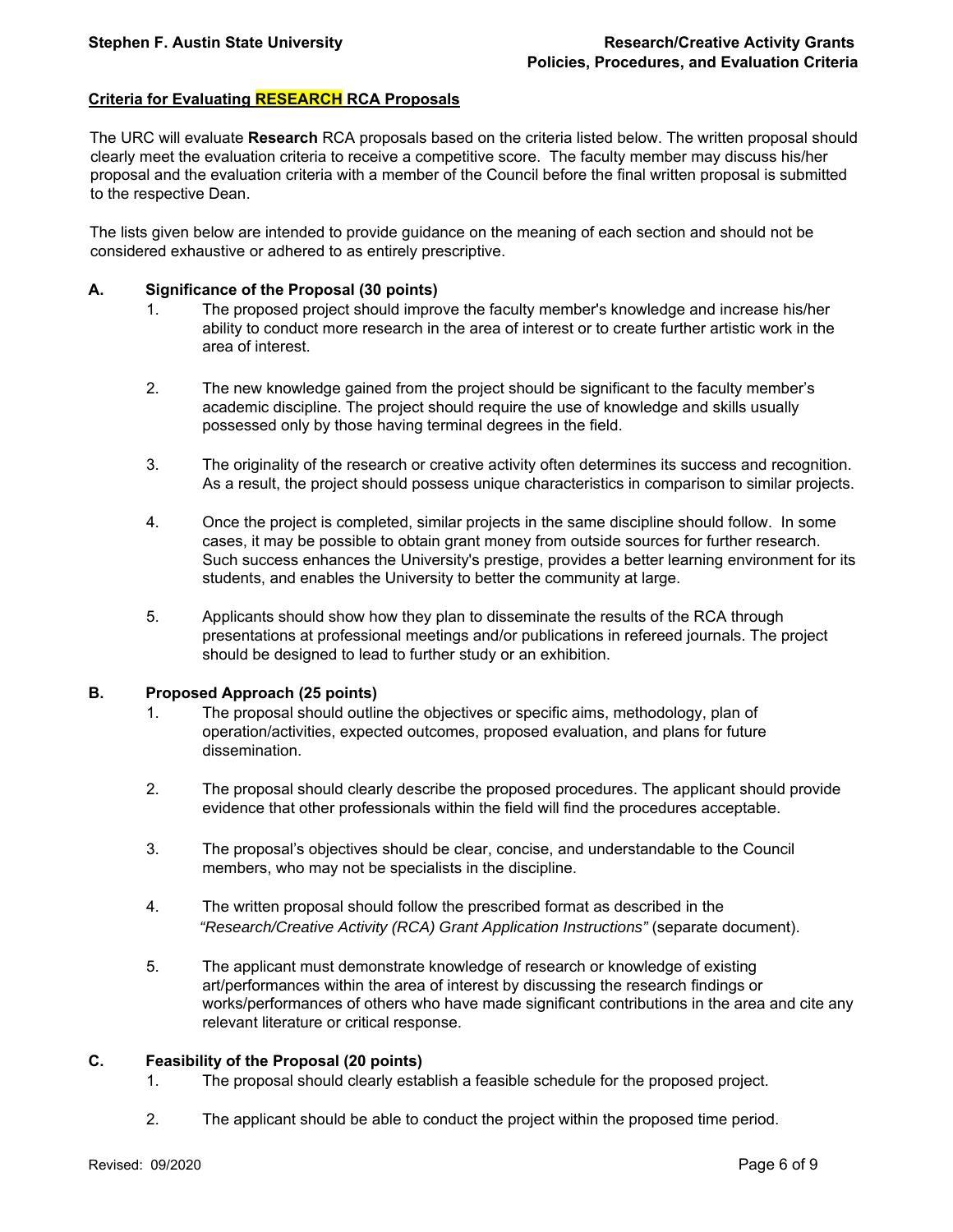- 3. The applicant should be able to complete the project with the funding requested.
- 4. The applicant should be able to complete the project with the available physical resources.

## **D. Applicant's Record (10 points)**

- 1. The applicant should demonstrate his/her ability to carry out the proposed project; therefore, the applicant's record of accomplishment, including previous success in research or creative activities, should be presented clearly in the proposal.
- 2. In addition, the applicant should list any previous projects, including those supported by an RCA at SFASU, in the vita along with any resulting presentations, publications, works, or performances.

# **E. Budget and Cost Effectiveness (15 points)**

 The applicant should request an adequate and relevant budget for the proposed project. See the **Allowable Costs** section and the *"Research/Creative Activity (RCA) Grant Application Instructions" (*separate document).

# **F. Bonus Points (up to 10)**

 The University encourages proposals from beginning researchers/artists and new faculty members, as well as new and innovative lines of inquiry from established faculty members.

- Five points will be added for the first RCA application ever submitted by a faculty member (as primary investigator).
- Five points will be added for a faculty member employed by the University in an RCA-eligible position less than five years, including those faculty members who have previously submitted an unsuccessful RCA application.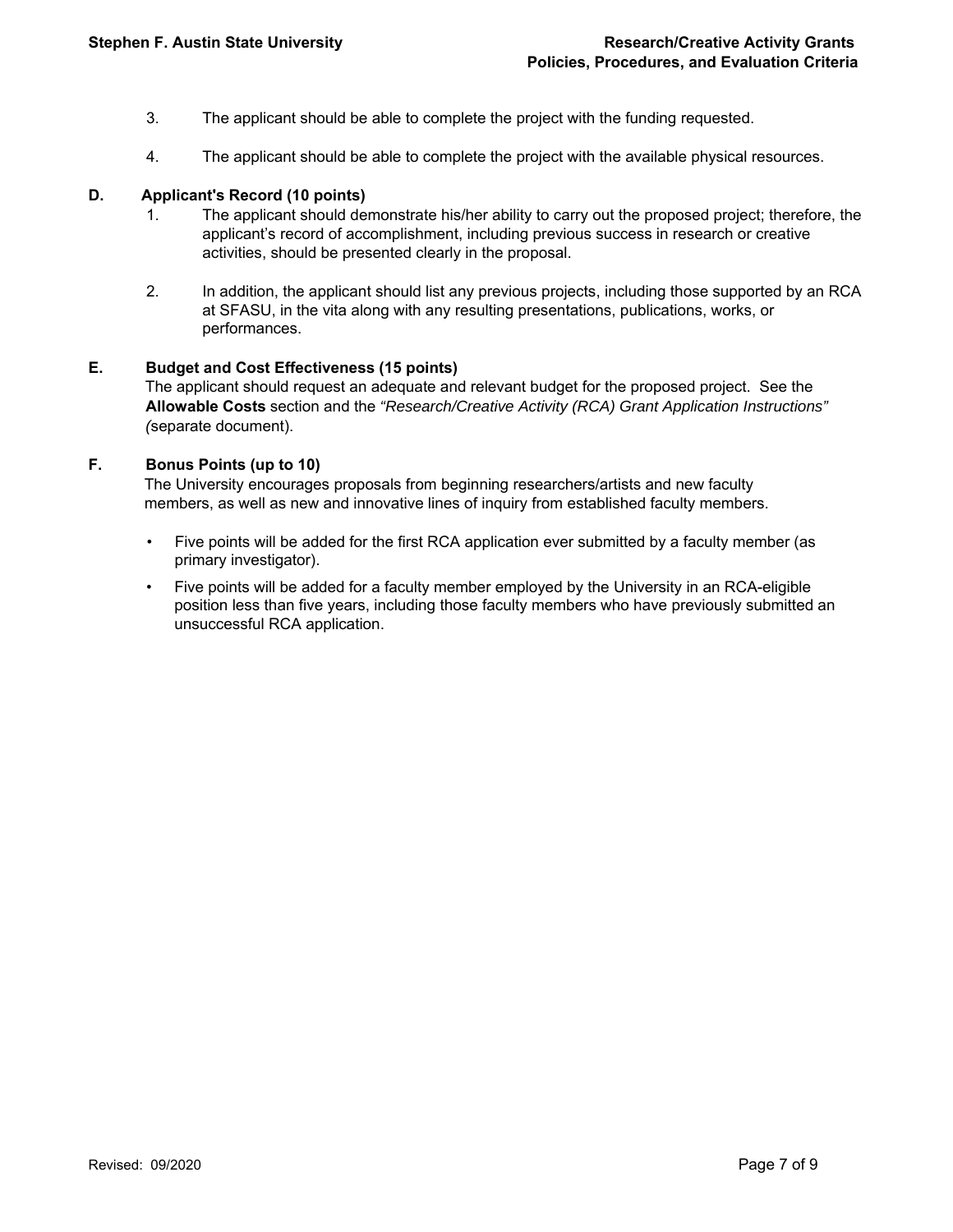# **Criteria for Evaluating CREATIVE ACTIVITY RCA Proposals**

The URC will evaluate **Creative Activity** RCA proposals based on the criteria listed below. The written proposal should clearly meet the evaluation criteria to receive a competitive score. The faculty member may discuss his/her proposal and the evaluation criteria with a member of the Council before the written proposal is submitted to the respective Dean.

The lists given below are intended to provide guidance on the meaning of each section and should not be considered exhaustive or adhered to as entirely prescriptive.

#### **A. Significance of the Proposal (30 points)**

1. The proposed project should create further creative work in the PI/PDs area of expertise. Including but not limited to:

Exhibitions, art commissions, design commissions including commercial and/or client-based work, and/or peer-reviewed creative activities are to be regarded as analogous to publications in other fields (art)

*And* 

Performances, recordings, and commissions (music)

*And* 

Productions, designs, and administrations (theater)

- 2. The project should require the use of knowledge and skills usually possessed only by those having terminal degrees in the field. The rigor and practices of the project should correspond to the practices with the specialized field of study or area of expertise (theater, dance, art, etc.)
- 3. The originality of the creative activity often determines its success and recognition. As a result, the project should possess unique characteristics in comparison to similar projects.
- 4. Once the project is completed, similar projects in the same discipline should follow. In some cases, it may be possible to obtain grant money from outside sources for further creative endeavors. Such success enhances the University's prestige, provides a better learning environment for its students, and enables the University to better the community at large.
- 5. Applicants should show how they plan to disseminate the results of the RCA through presentations, performances, or displays at venues appropriate to the creative products. The project should be designed to lead to a continuing line of work.

#### **B. Proposed Approach (25 points)**

- 1. The proposal should outline the objectives or specific area of research or creative activity, methodology, proposed plan of operation/activities, expected outcomes, suggested evaluation, and projected dissemination of the work.
- 2. The proposal should clearly describe the proposed procedures. The applicant should provide evidence that other professionals within the field will find the research methodologies or creative efforts acceptable.
- 3. The proposal objectives should be clear, concise, and understandable to the Council members, who may not be specialists in the discipline.
- 4. The written proposal should follow the prescribed format as described in the  *"Research/Creative Activity (RCA) Grant Application Instructions"* (separate document).